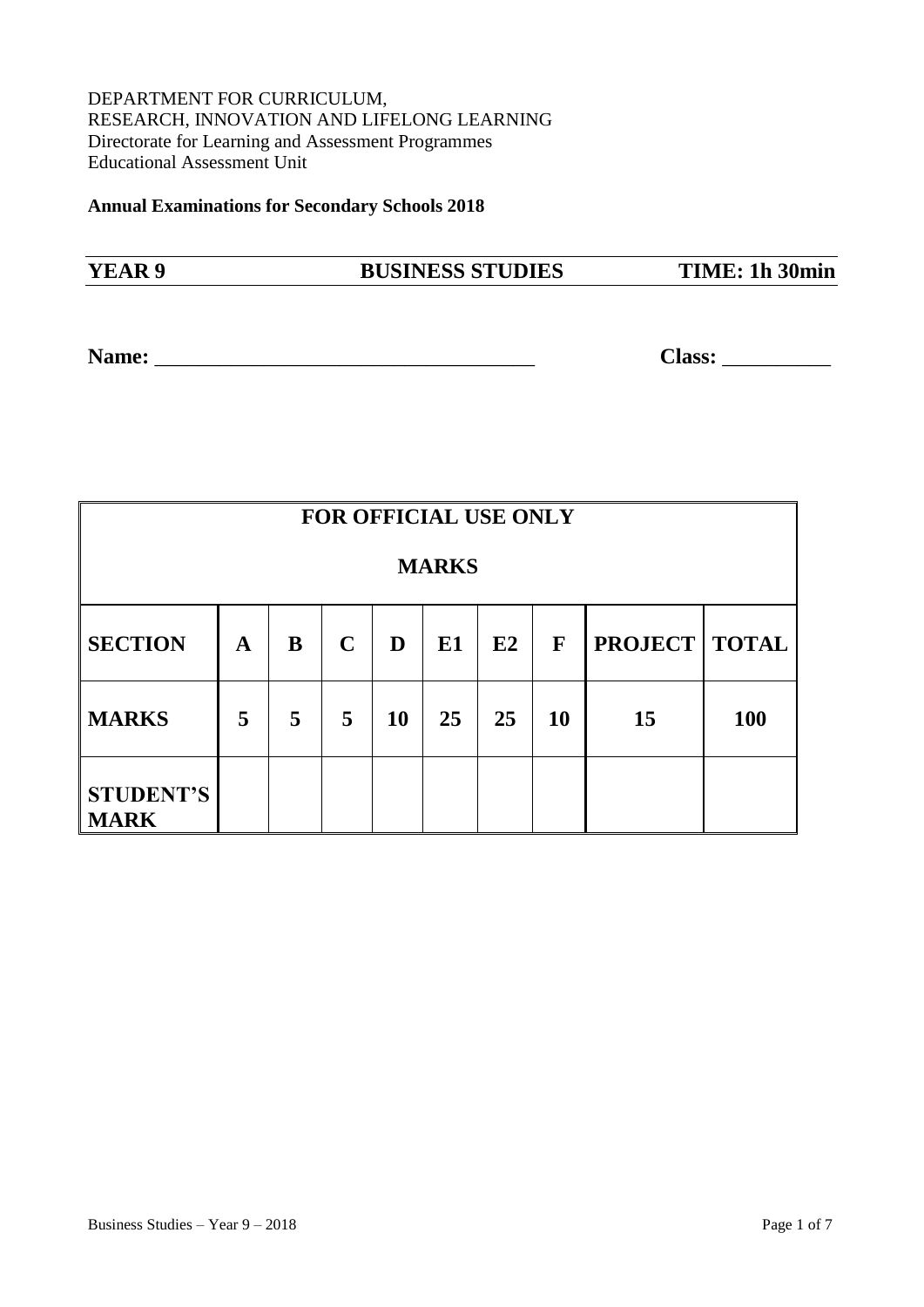## **SECTION A** – Tick  $(\check{\mathbf{v}})$  the correct answer in the space provided. [5 marks]

- 1. Ruth comes from a country in which private firms take an important part in the economic activity. However, the government is also highly involved in economic activity. What type of economic system is Ruth's country adopting?
	- (a) Command economy.
	- (b) Market economy.
	- (c) Mixed economy.
	- (d) Subsistence economy.
- 2. In which sector of production would you classify the job of a fisherman?
	- (a) Primary sector of production.
	- (b) Secondary sector of production.
	- (c) Tertiary sector of production.
	- (d) Manufacturing and construction stage of production.
- 3. The government has to choose between building a new school and buildir new hospital. If the government chooses to build the new school, then government's opportunity cost will be:
	- (a) The new cinema.
	- (b) The profit of the business.
	- (c) The new school.
	- (d) The new hospital.
- 4. An example of skilled labour is:
	- (a) Teacher.
	- (b) Cleaner.
	- (c) Cash register.
	- (d) Receptionist.
- 5. Mario buys fruits and vegetables, for his personal consumption, directly from the farmer. Which chain of distribution is being followed?
	- (a) Manufacturer  $\longrightarrow$  Wholesaler  $\longrightarrow$  Retailer  $\longrightarrow$  Consumer. (b) Manufacturer  $\qquad \qquad \longrightarrow$  Retailer  $\longrightarrow$  Consumer.  $(c)$  Manufacturer  $\longrightarrow$  Wholesaler  $\longrightarrow$  Consumer.
	- (d) Manufacturer Consumer.

| a<br>q<br>n |  |
|-------------|--|
| the         |  |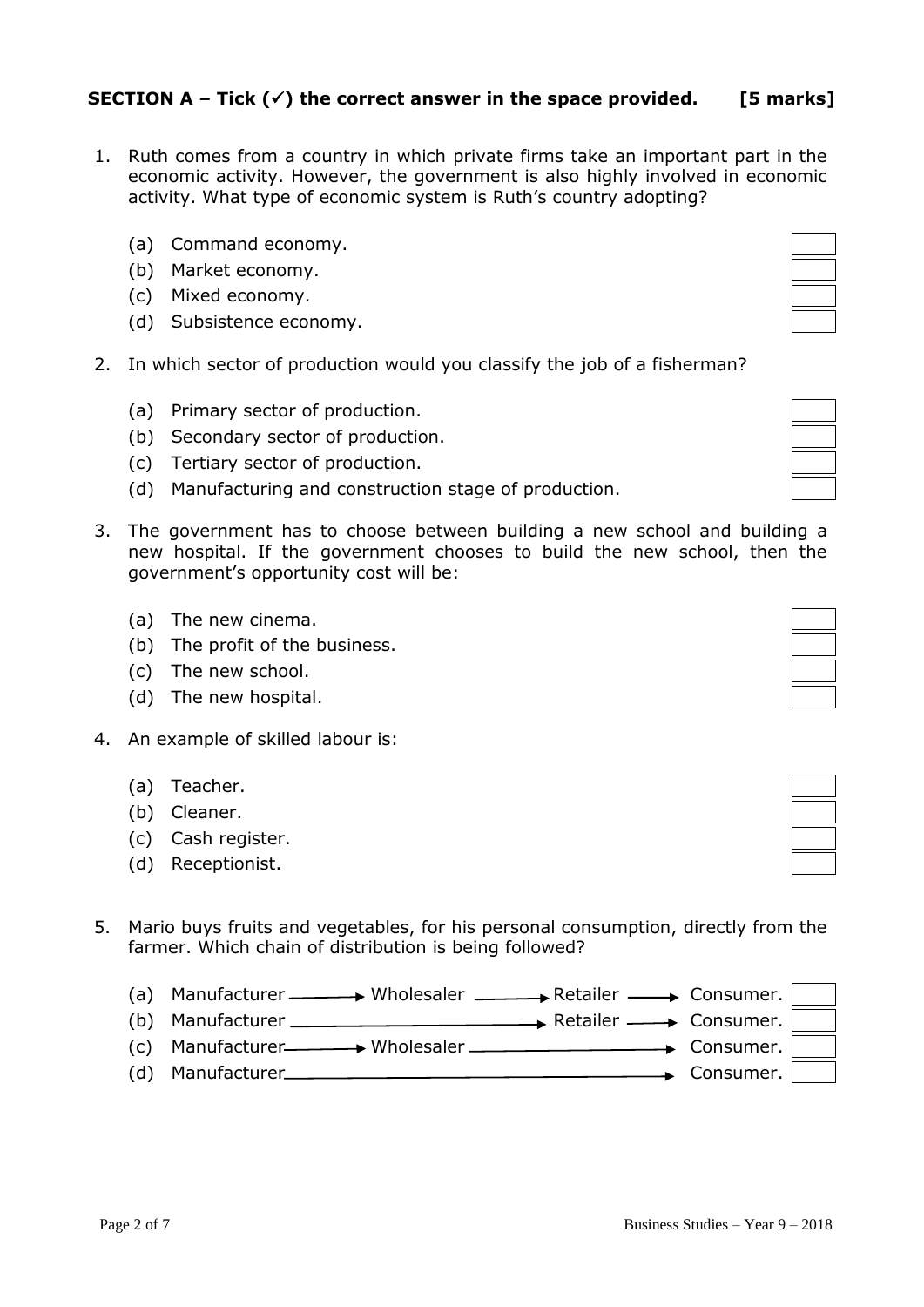## **SECTION B** [5 marks]

**Fill in the blanks below with the appropriate words or terms from the list. Each term can be used once only. There are three extra words which are not to be used.**

|      |        | limited liability                                                                      |  | partnership                         |                 |                                     | unlimited liability |  |       |     | profit |    |           |
|------|--------|----------------------------------------------------------------------------------------|--|-------------------------------------|-----------------|-------------------------------------|---------------------|--|-------|-----|--------|----|-----------|
|      |        | basic needs                                                                            |  | sole trader                         | capital<br>loss |                                     |                     |  |       |     |        |    |           |
| Mr.  | J.     | Galea                                                                                  |  | started a confectionery business on |                 |                                     |                     |  |       | his | own    | as | a a       |
|      |        |                                                                                        |  |                                     |                 |                                     |                     |  |       |     |        |    | for the   |
|      |        | business, he used his personal savings and borrowed a sum of money from the bank. The  |  |                                     |                 |                                     |                     |  |       |     |        |    |           |
| main |        | advantage of this type of business is that all                                         |  |                                     |                 |                                     |                     |  |       |     | the    |    | business' |
|      |        |                                                                                        |  |                                     |                 | belong to the owner. However, since |                     |  |       |     |        |    |           |
|      |        |                                                                                        |  |                                     |                 |                                     |                     |  |       |     |        |    |           |
|      |        | fails, Mr. J. Galea may lose his personal possessions. Mr. J. Galea is planning to ask |  |                                     |                 |                                     |                     |  |       |     |        |    |           |
|      | Ms. P. | Testa to join him in                                                                   |  |                                     |                 |                                     | business in         |  | order | to  | form   | a  |           |

#### **SECTION C [5 marks]**

\_\_\_\_\_\_\_\_\_\_\_\_\_\_\_\_\_\_\_\_\_\_\_\_\_\_\_\_\_\_\_.

### **Match the following terms by writing down the appropriate number in the middle column. The first one has been done for you.**

| 0.    | Marketing department                   |             | Prepares the firm's accounts in<br>accordance to the laws.                             |
|-------|----------------------------------------|-------------|----------------------------------------------------------------------------------------|
| $1$ . | Research and<br>development department |             | Manufactures the business' products.                                                   |
| 2.    | Production department                  |             | Keeps records of all employees.                                                        |
| 3.    | Human resource<br>department           |             | Buys all items that the business needs.                                                |
| 4.    | Finance department                     | $\mathbf 0$ | Informs possible customers about products<br>and persuades them to buy.                |
| 5.    | Purchasing department                  |             | Finds out new production techniques for<br>the business to lower its production costs. |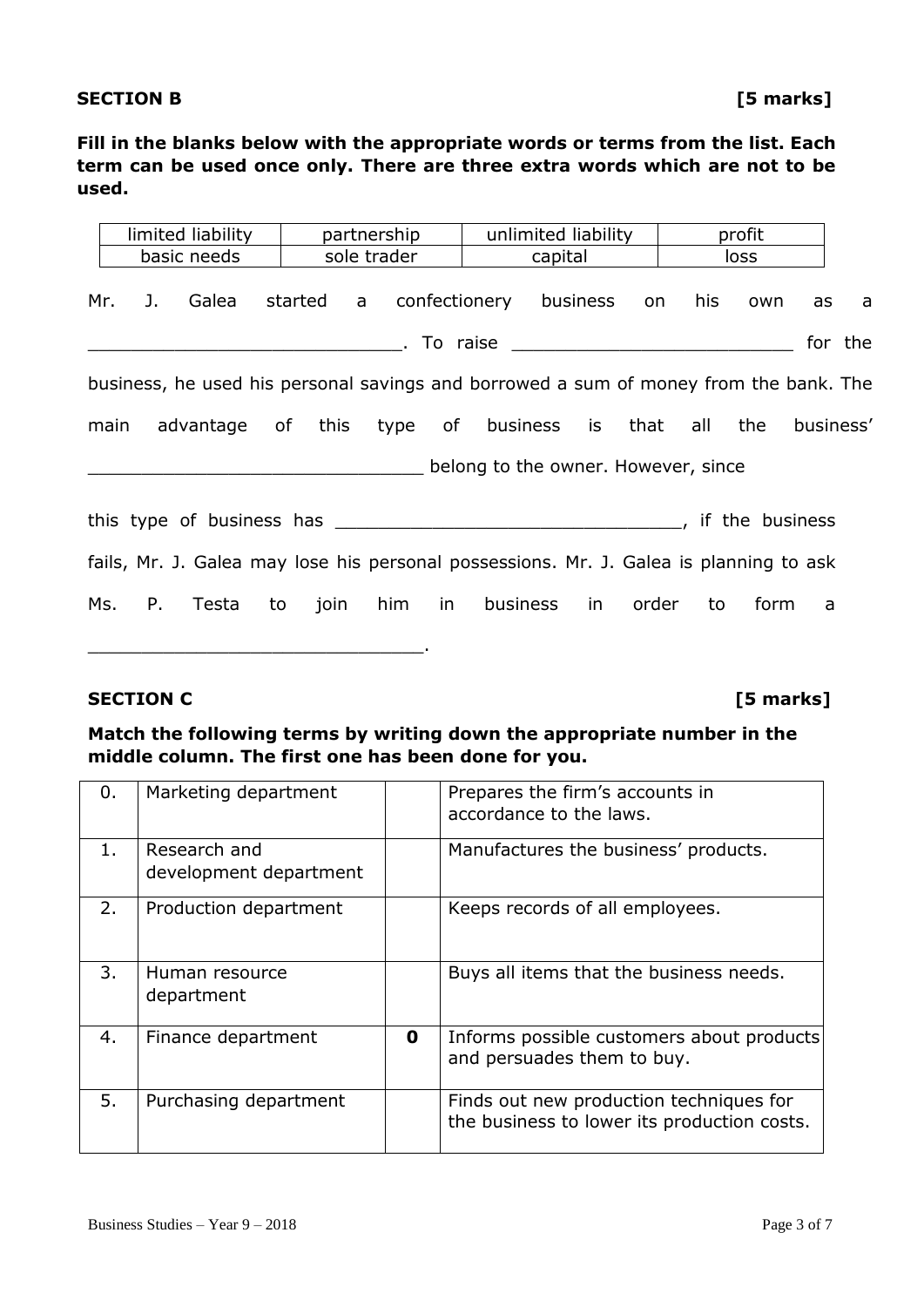#### **SECTION D** [10 marks]

**State whether the following statements are TRUE or FALSE. If a statement is FALSE, you are required to give the correct answer. The first two have been done for you.** 

a) Capital goods are goods used by people at home or during their leisure time.

FALSE. Capital goods are goods used by businesses to produce other products.

b) One of the main functions of a wholesaler is to break bulk.

TRUE.

c) Labour, as a factor of production, refers to the land that the business stands on.

d) Douglas Mc. Gregor theory of motivation mentions theory X and theory Y.

e) Services are tangible objects that can be passed on to others.

f) A democratic manager takes all decisions for the business without considering workers' ideas.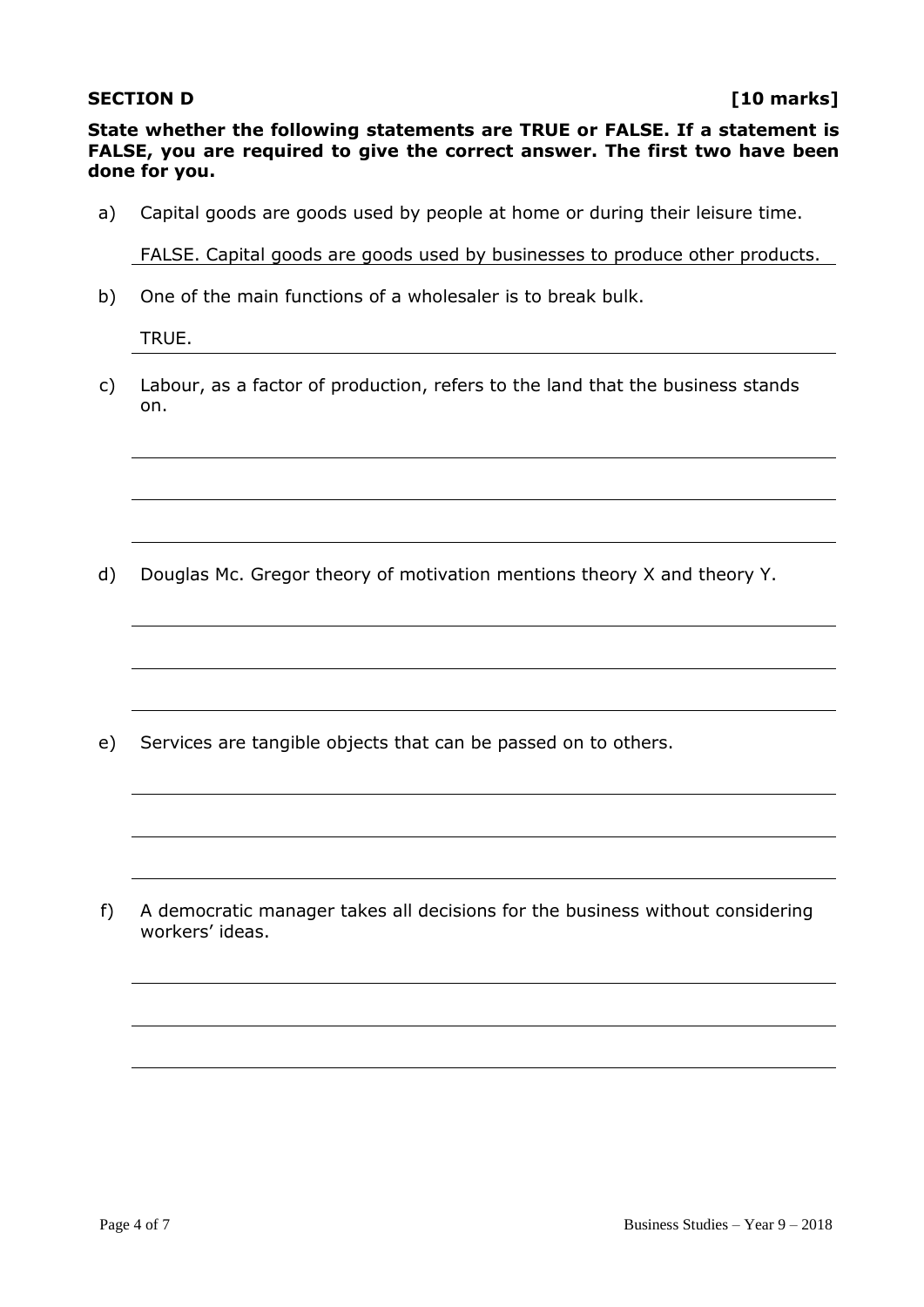g) A pricing strategy, which is referred to as penetrating the market, occurs when a business sells a product at a lower price than its competitors.

h) In a market economy all the country's resources are owned by the government.

## **SECTION E** [50 marks]

### **Answer these questions on the foolscaps provided. Each question carries 25 marks.**

#### **1. – Read the following statement and answer the questions that follow:**

Unemployment is a wastage of resources. This occurs when workers, as one element of the factors of production, are temporarily idle. To eliminate this problem, the government encourages private entrepreneurs to open new businesses or expand their existing business. By so doing, new job vacancies will be created, which will then reduce the number of unemployed persons because new businesses will make the necessary recruitment.

- a) Give the meaning of the underlined words, in the above passage. (5 marks)
- b) There are various types of unemployment. Mention and explain three of them. (6 marks)
- c) i. What is the purpose for a business to do a job advert? (1 mark)
	- ii. What is the difference between job description and job specification? (2 marks)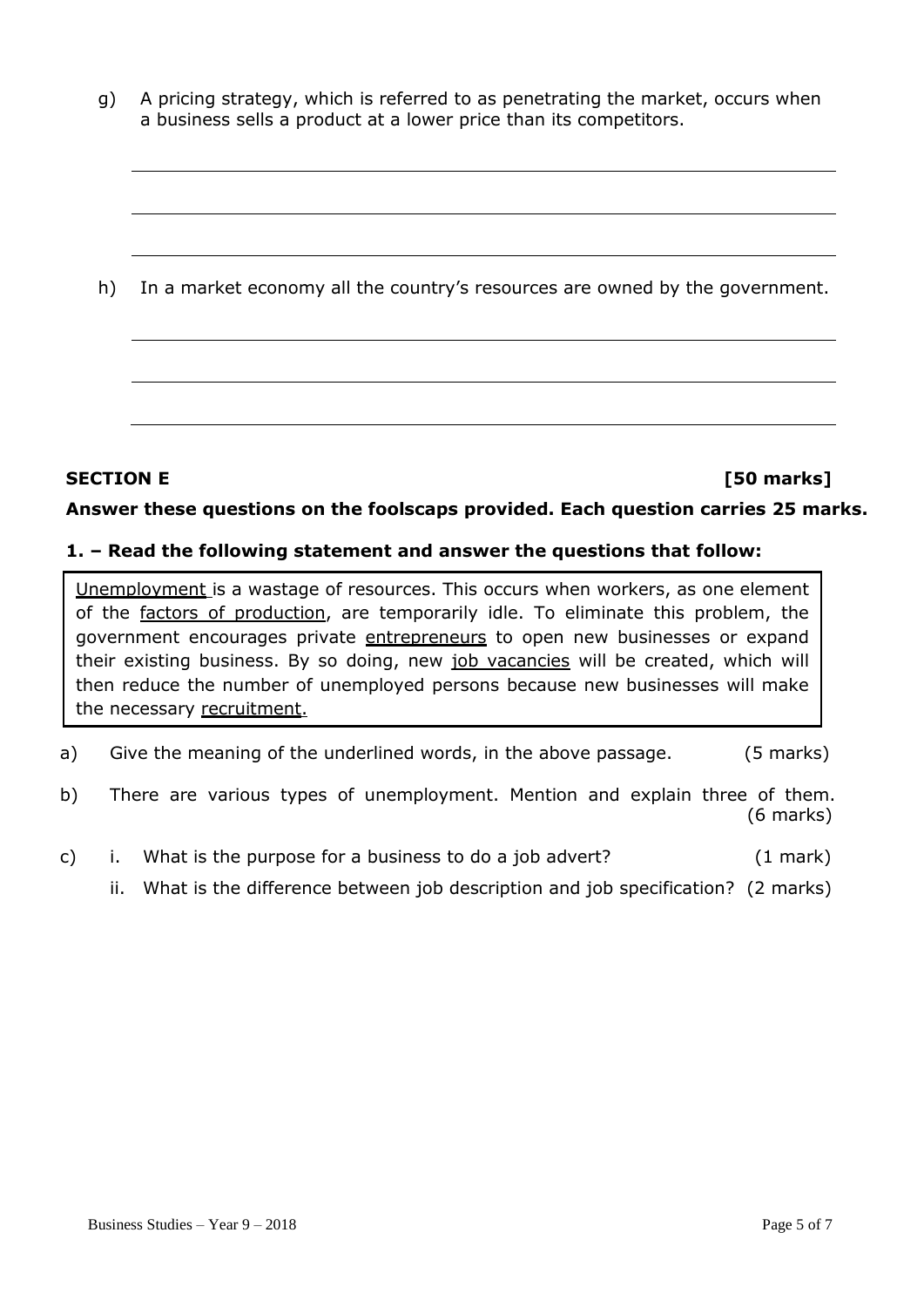iii. From the below job advert, find two examples of job specification and two examples of job description. (4 marks)

#### **Our company, a leading importer of cars is in the process of recruiting a SECRETARY**

*The chosen candidate should perform the following duties:*

- Handling correspondence with foreign suppliers
- Maintaining department schedules
- Answering or referring inquiries
- Preparing reports by collecting information
- Securing information by completing database backups

Candidates must demonstrate good communication and organisational skills and they should also be in possession of an A' level standard of education or secretarial certificate. Computer knowledge is essential.

Send your letter of application and Curriculum Vitae (CV) to recruitment@abcltd.com.mt.

d)

The C.V. should be sent together with a letter of application when a person wants to apply for a job.

- i. What is the difference between a C.V. and a letter of application? (2 mark)
- ii. Mention three pieces of information that are found in a  $C.V.$  (3 mark)
- e) Give two reasons for the importance of holding interviews when business owners want to employ new works. (2 marks)

## **2 – Read the following statement and answer the questions that follow:**

To understand well the term 'marketing', you should have good knowledge of the marketing mix as this describes all the activities which go into marketing a product.

- a) The marketing mix is made up of the 7P's. Mention **five** components that make up the marketing mix and explain **three** of them? (8 marks)
- b) Why do you think marketing is important to a business? (1 mark)